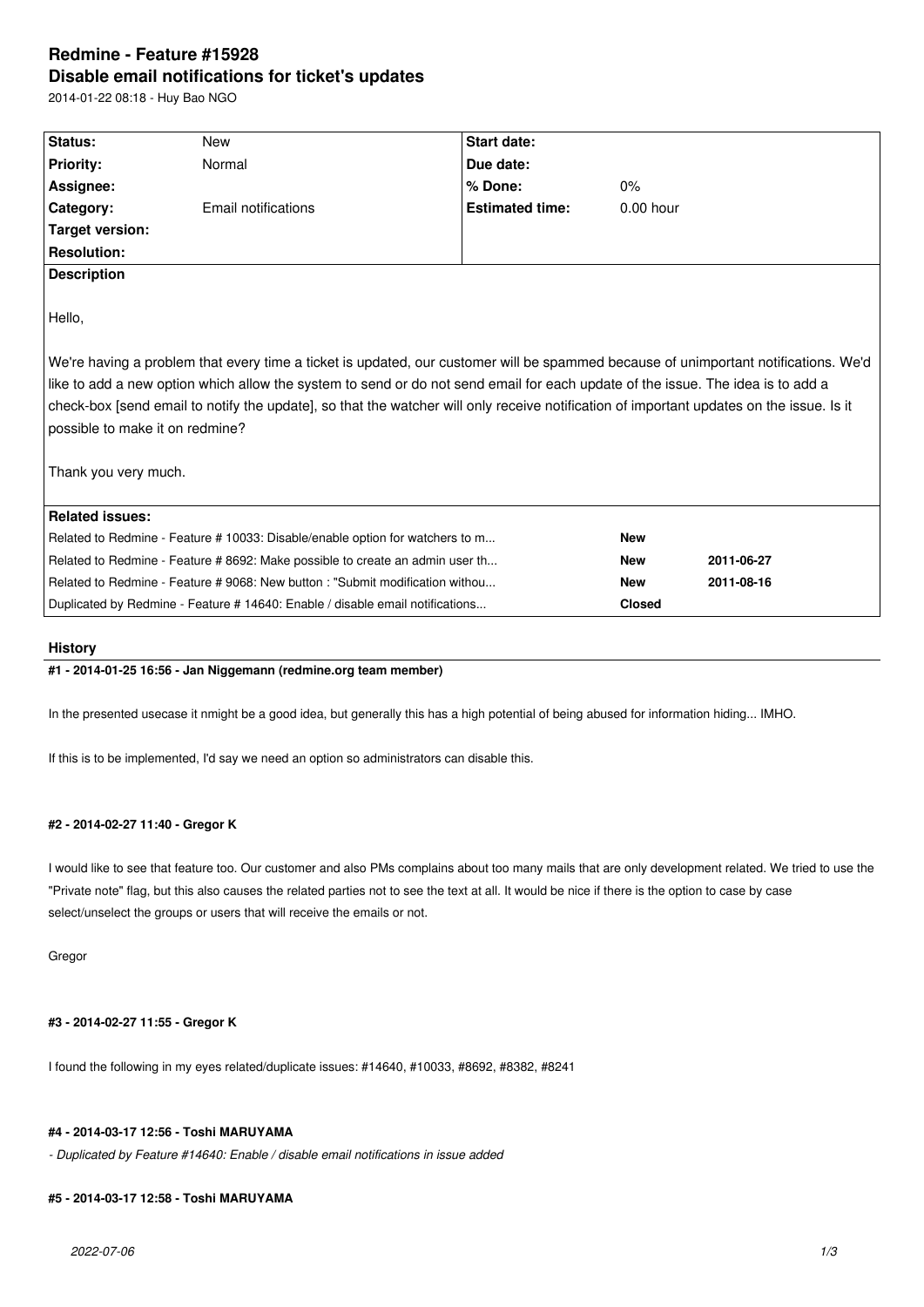### **#6 - 2014-03-17 12:59 - Toshi MARUYAMA**

*- Related to Feature #8692: Make possible to create an admin user that don't sent mail notifications added*

#### **#7 - 2015-01-29 06:49 - Jan Malte Gerth**

Is this plugin doing what you want? https://github.com/paginagmbh/redmine\_silencer

**[#8 - 2019-10-02 14:54 - Yuuki NARA](https://github.com/paginagmbh/redmine_silencer)**

 $+1$ 

#### **#9 - 2019-10-02 15:19 - Makoto Saito**

+1 I hope this function!

**#10 - 2020-11-27 11:30 - Albert Valls**

+1

**#11 - 2021-01-26 15:38 - Ribald Drobens**

+1

#### **#12 - 2021-01-26 16:30 - C S**

I also think that this function has potential if it is fully implemented:

- Role management
	- Who can be deactivated -> role customer and
	- Who can deactivate -> role clerk

- Alternatively: Extension of your own email options under User-> Notify only of important messages (function is taken into account) or Receive

all messages (function is not taken into account)

- All participants must see the changes (-> active login into the system -> view ticket)

# **#13 - 2021-04-29 17:55 - Bruno Ferreira**

+1

Really useful!

# **#14 - 2021-08-01 09:36 - Go MAEDA**

Easy Redmine has "Edit without notifications" permission. And a user will see "Don't send notifications" checkbox when adding/editing an issue when the permission is granted.